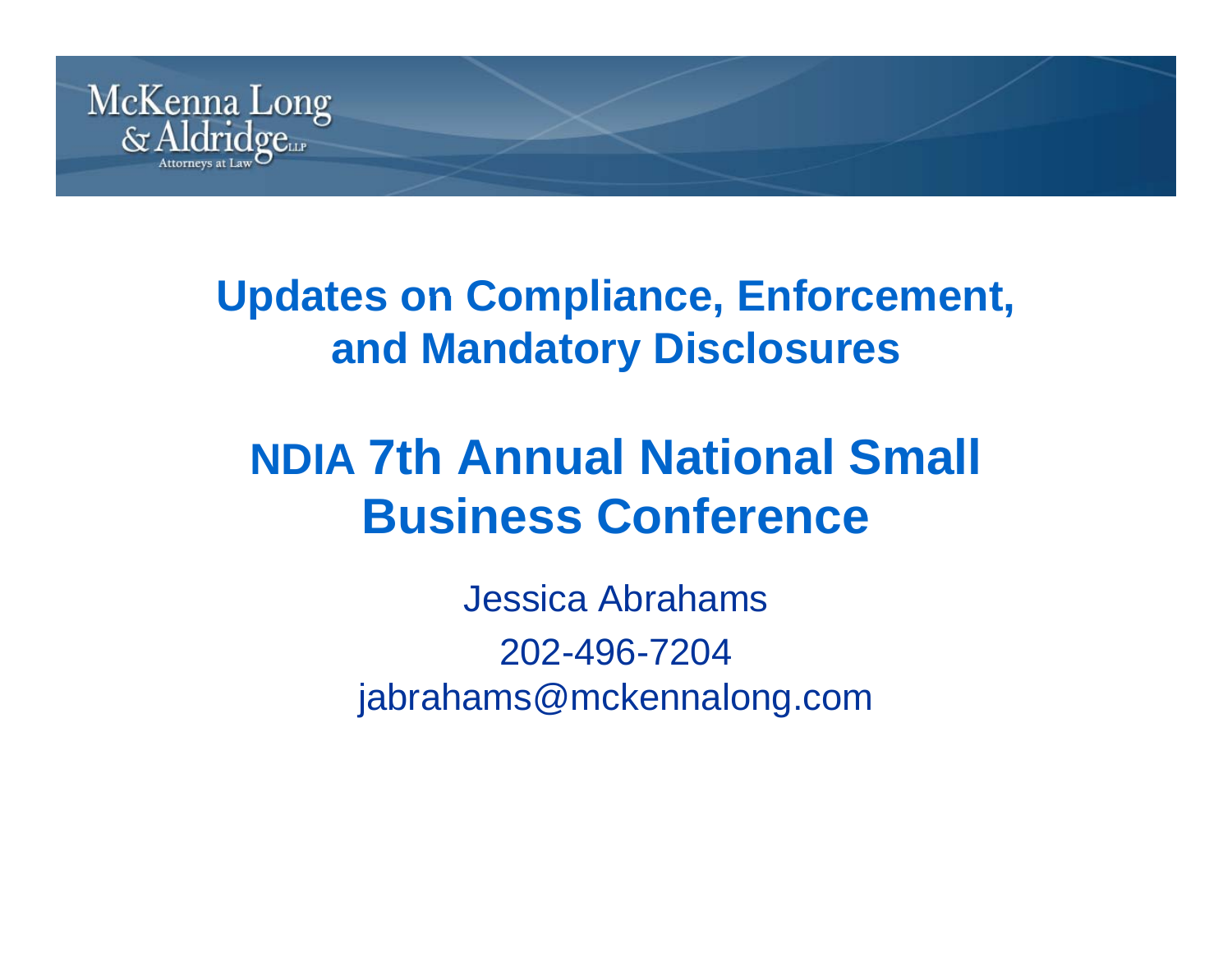

... today I'm announcing . . . reforms . . . which will save the American people up to \$40 billion each year. It starts with reforming our **broken system of government contracting**. There is a fundamental public trust that we must uphold. The American people's money must be spent to advance their priorities – not to line the pockets of contractors or to maintain projects that don't work.

Recently that public trust has not always been kept. . . . Far too often, [government contract] spending is plagued by massive cost overruns, outright fraud, and the absence of oversight and accountability.

> Remarks by President Barack Obama on Procurement March 4, 2009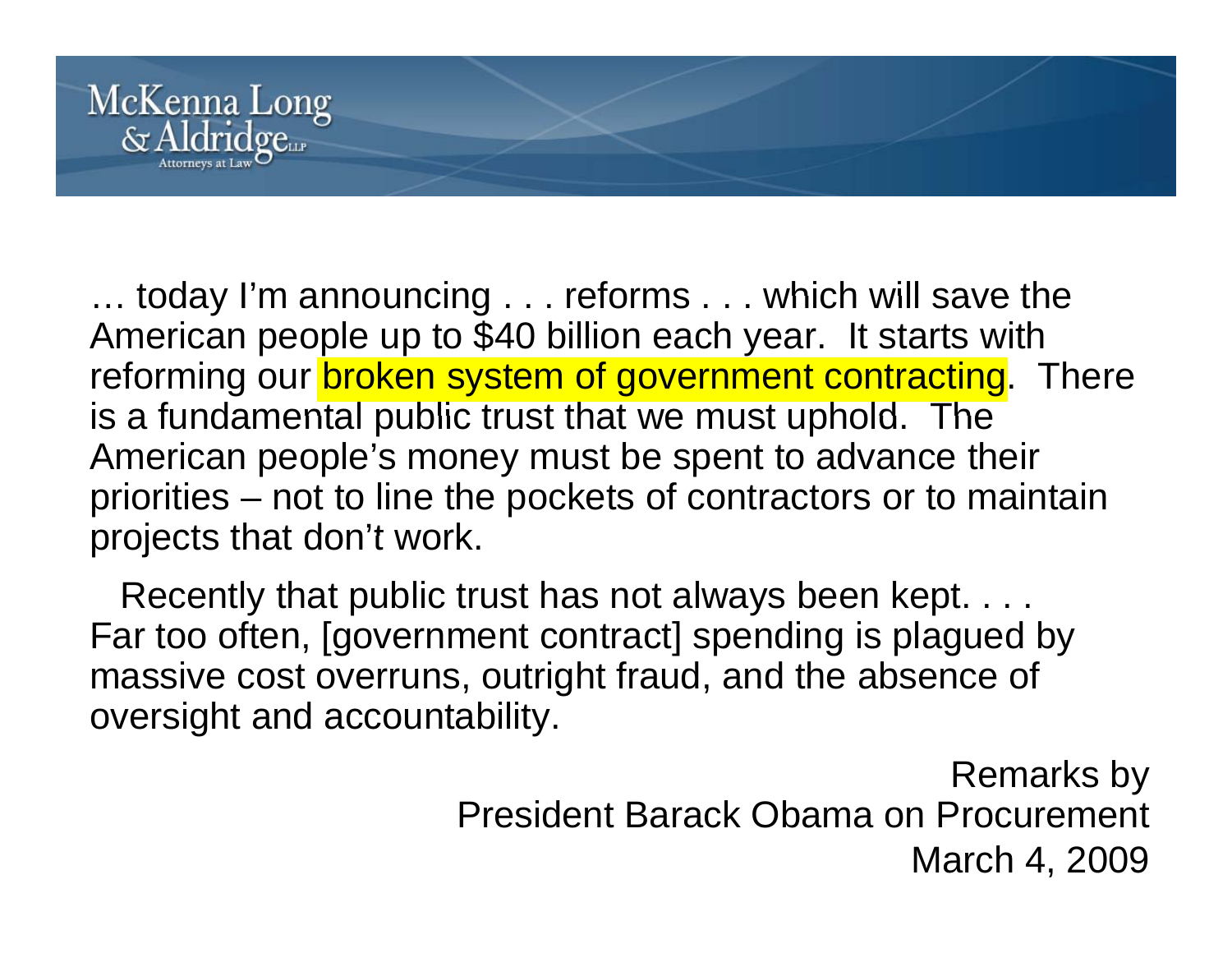

# **Four General Areas**

- Contract Audit and Oversight
- IG and GAO Investigative Authority
- Contractor Obligations
- Liability under the False Claims Act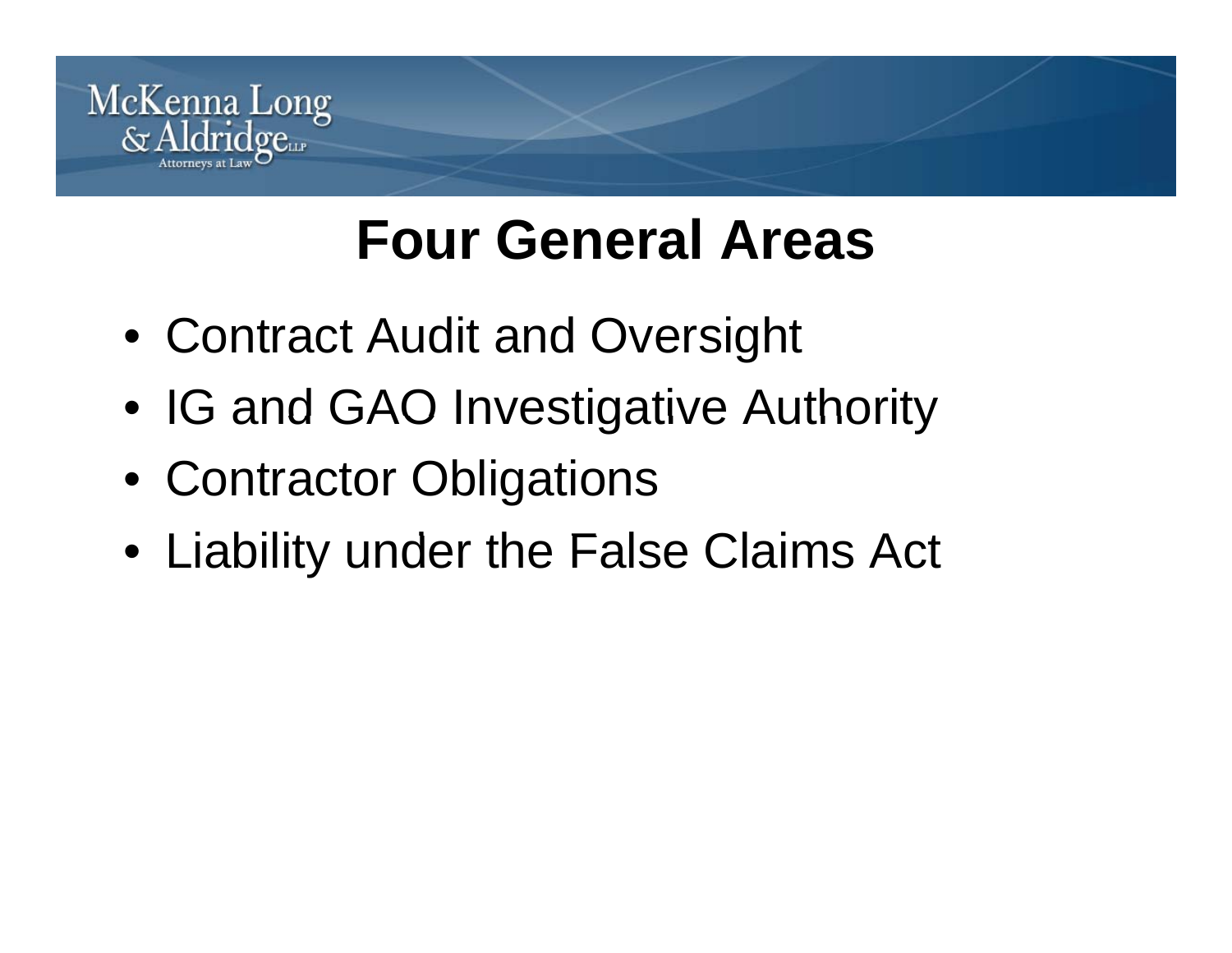

### **Audit Authority**

- Access to Contractor Records
	- – Memorandum 08-PAS-042(R), Subject: Audit Guidance on Denial of Access to Records Due to Contractor Delays (December 19, 2008)
- Internal Control Systems
	- – Memorandum 08-PAS-043(R), Subject: Audit Guidance on Significant Deficiencies/Material Weaknesses and Audit Opinions on Internal Control Systems (December 19, 2008)
- •GAO reports sharply criticizing DCAA audits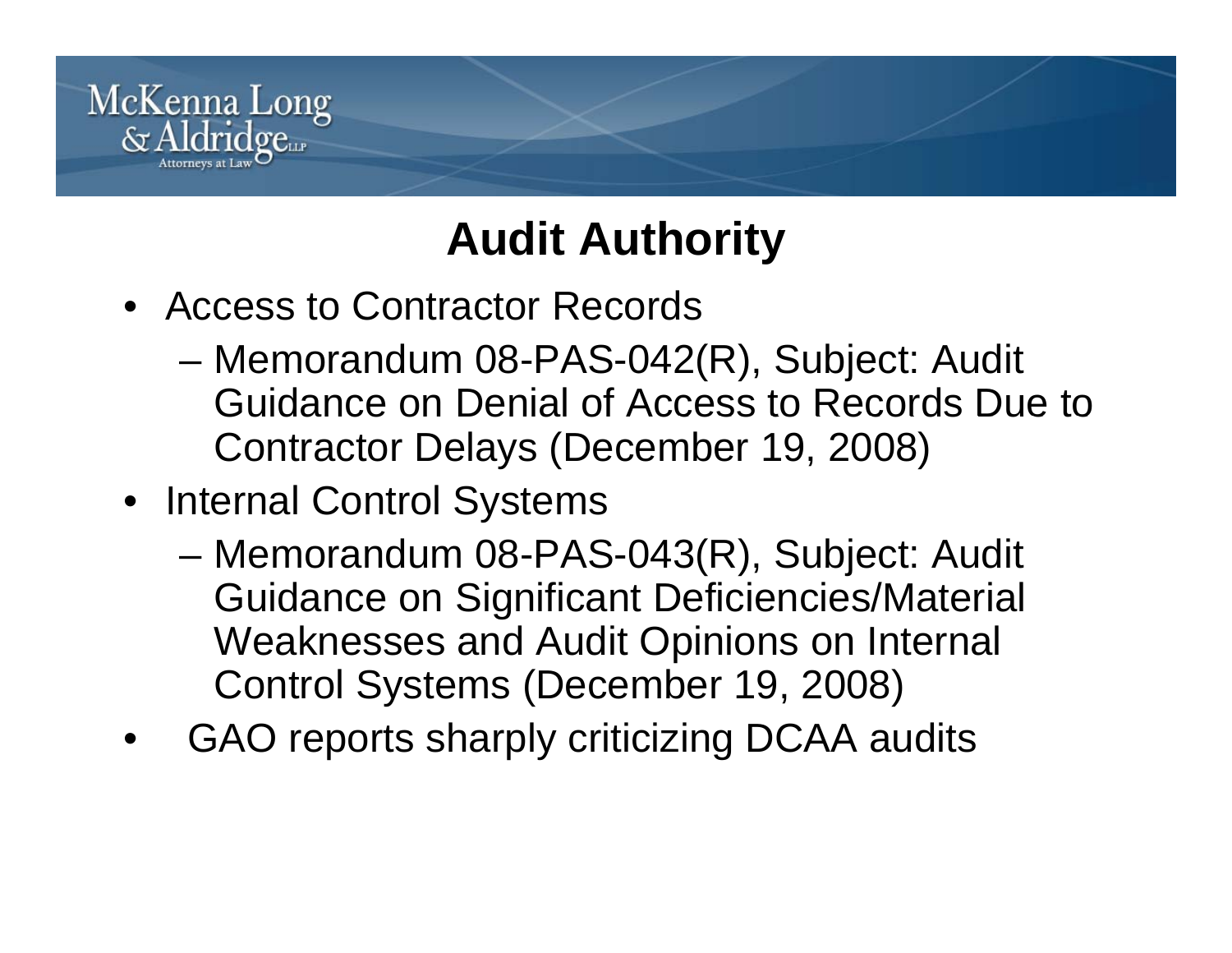

#### **Access to Contractor Records**

- DCAA requires documentation in a "timely manner"
- "Timely" given an aggressive interpretation
	- "Reasonable time period to provide the data given the specific circumstances"
	- $\sim$ ""**G***enerally* . . . should be readily available"
- Untimely is treated as a denial of access
	- A suspension or withhold of any unsupported costs until received and analyzed
	- – Questioned costs if not received prior to the completion of audit fieldwork
	- Potentially improper penalty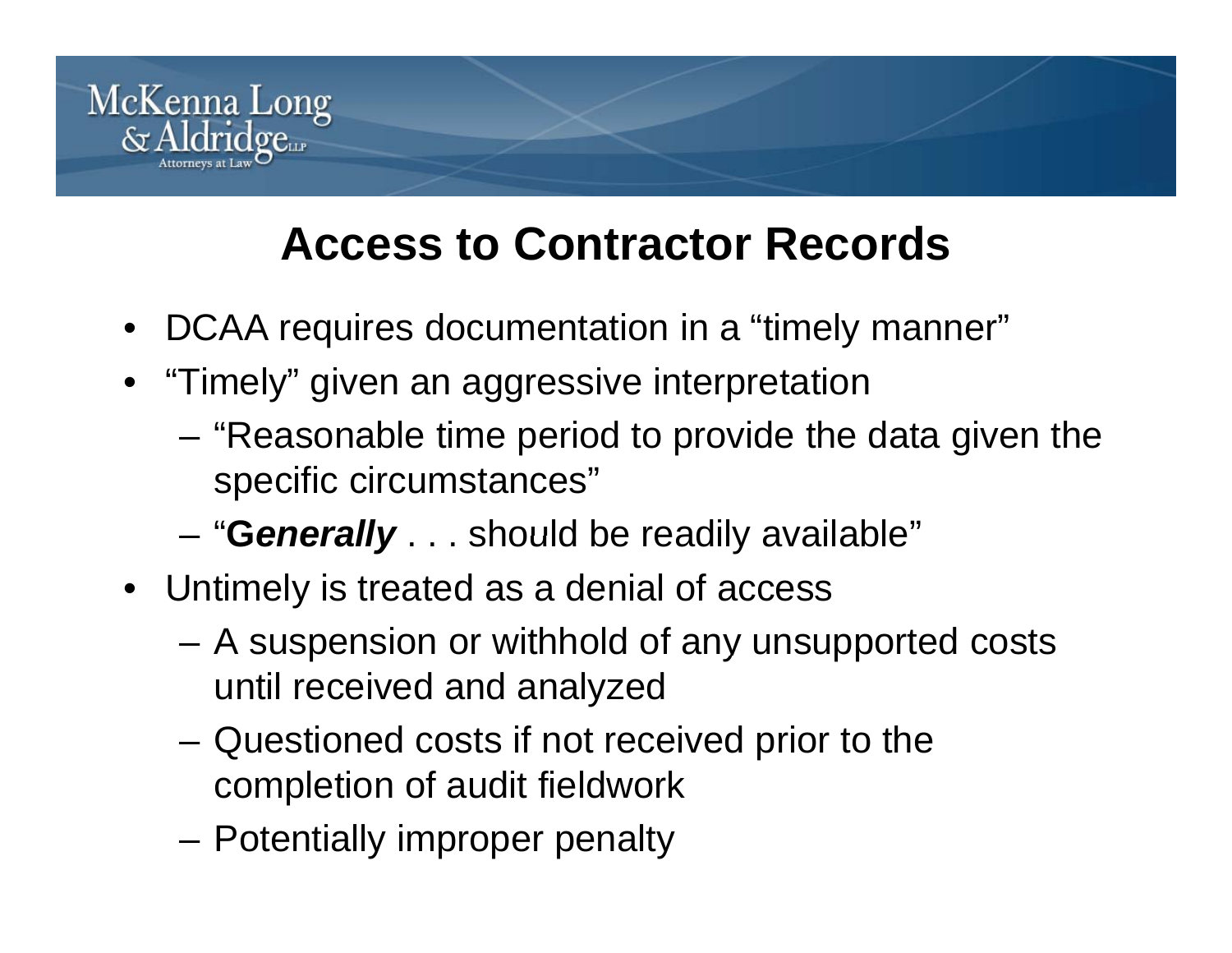

#### **Access to Contractor Records**

- Encourages liberal contact with Contractor employees during the audit
	- – Recommends obtaining data "directly from the person responsible for the information"
	- –Disapproves of Contractor "liaisons"
	- – Lacks support in standard Access to Records Clauses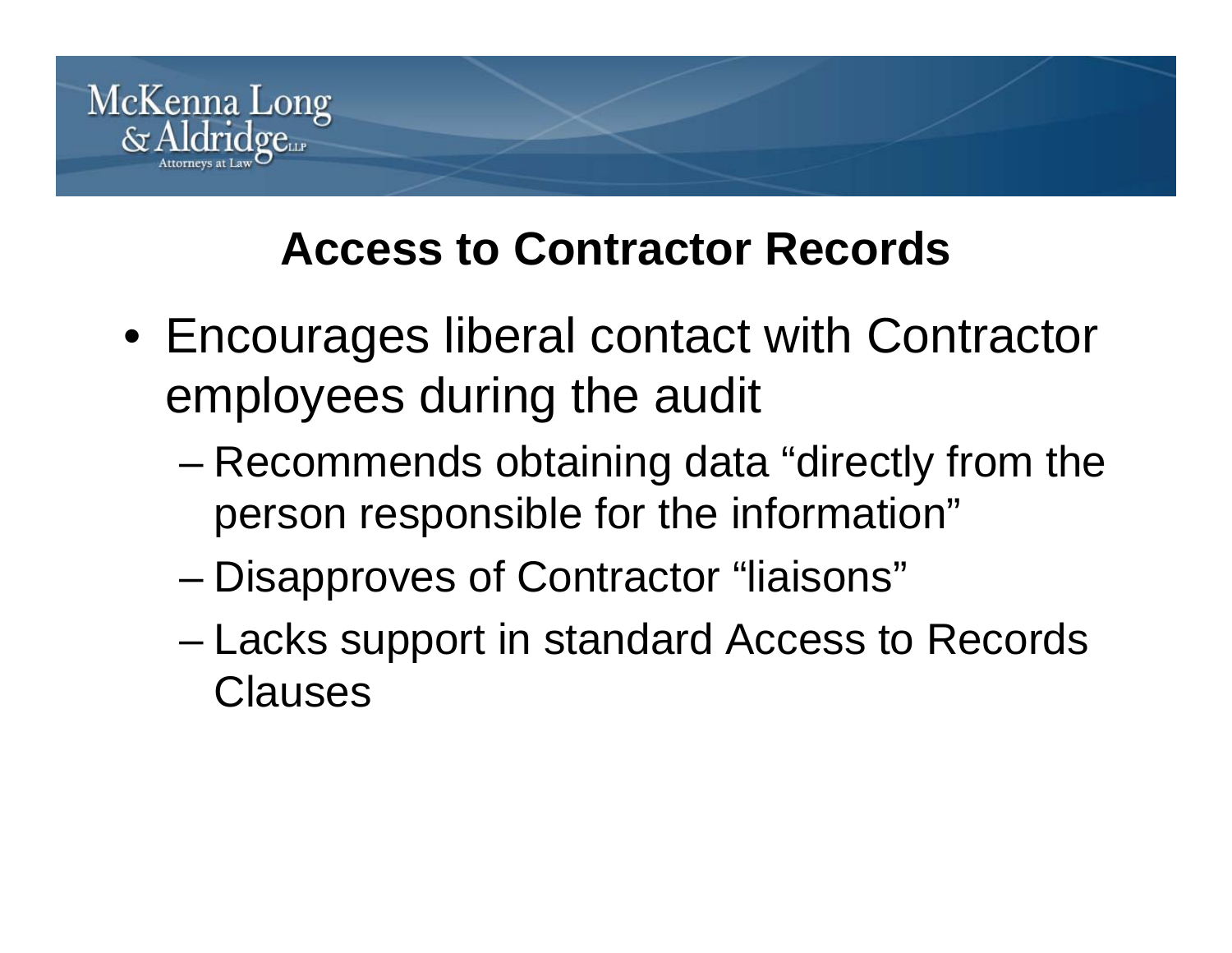

#### **Access to Contractor Records**

- "Fast Track" process for data not provided by requested due date
	- Five days a formal written request to high-level contractor management (*e.g.,* no lower than business segment vice president) with a copy to the contracting officer
	- One week notification that a formal denial of records exists and is being reported within the Government
	- $-$  Review need for a DCAA subpoena pursuant to 10 U.S.C § 2313(b)
	- Review need for an IG subpoena
- Procedure is arguably inconsistent with IG subpoena authority
	- Limited to fraud-related issues—not contractor accounting systems issues (*See* 5 U.S.C. App. § 8)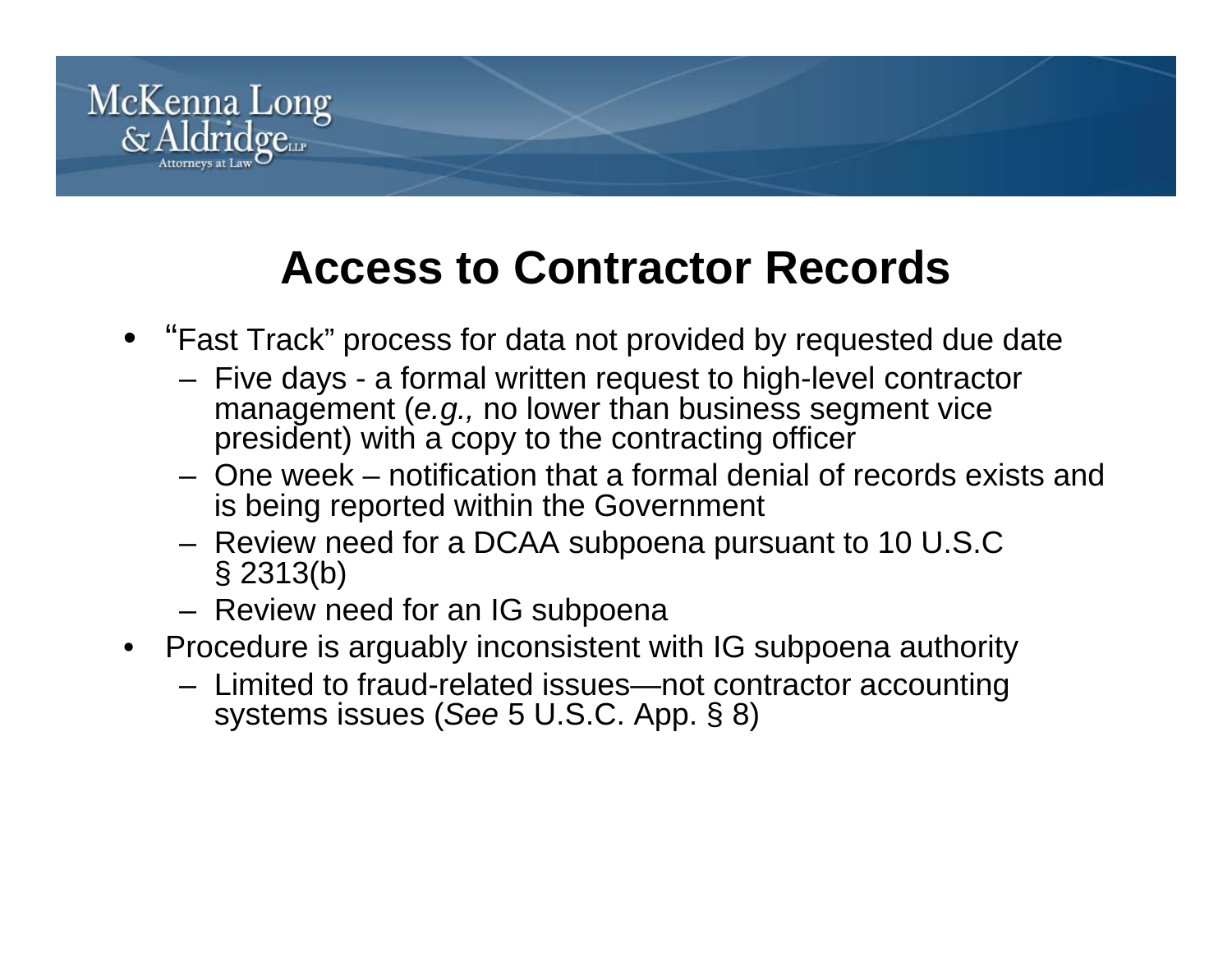

#### **Aggressive Review of Internal Control Systems**

- "*[A]ny* significant deficiencies/material weaknesses" will now result in a finding of an inadequate system
	- –No "inadequate in part" opinions
- *Any* deficiency found at <sup>a</sup> major contractor is, by definition, "material"
- • Disapproval and suspension of progress payments or cost reimbursement
- No suggestions for improving the contractor's system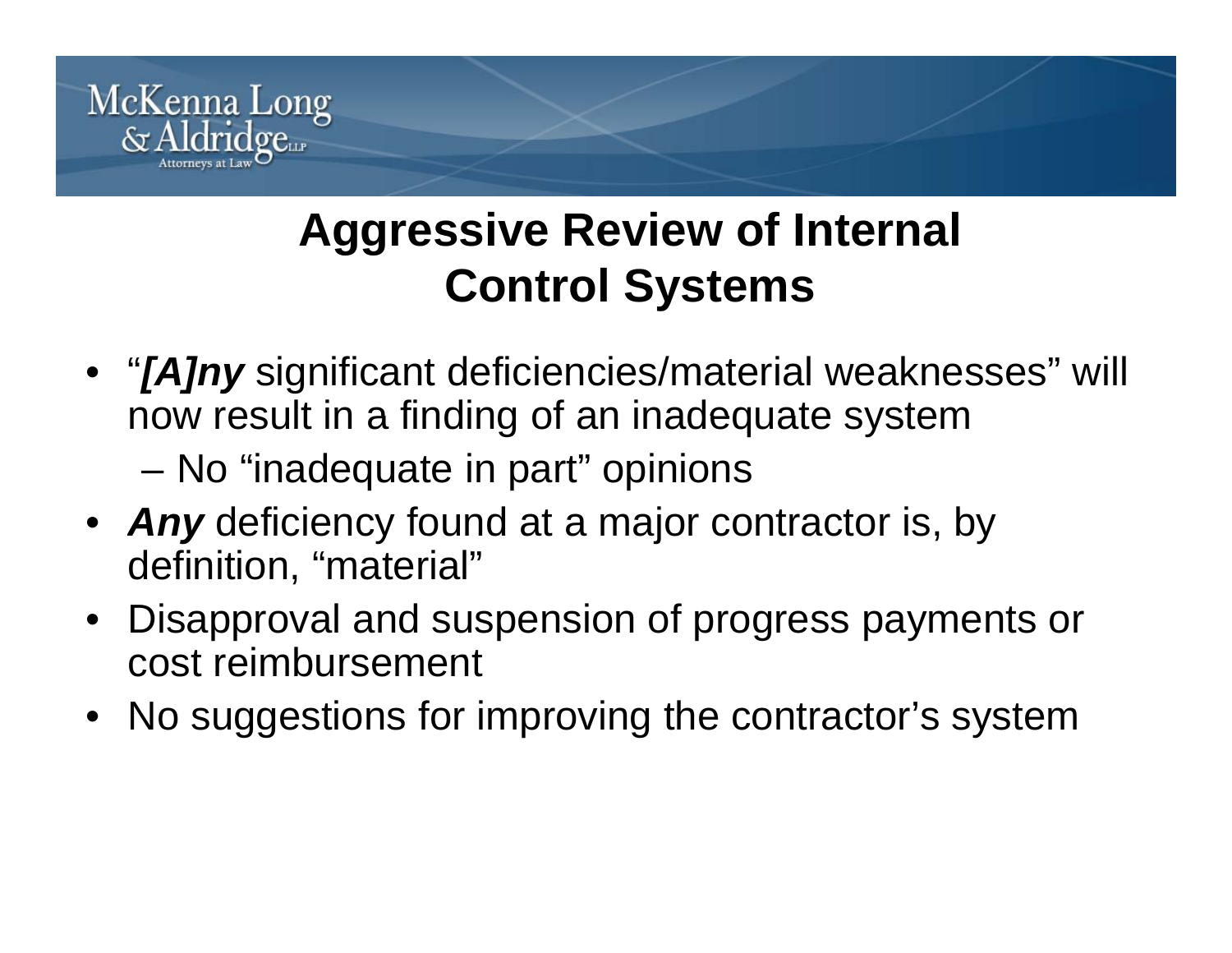

## **Oversight on Organizational Conflicts of Interests**

- Weapon Systems Acquisition Reform Act of 2009 (Pub. L. 111-23).
	- – Prohibits Systems Engineering Contractors from participating in the development or construction of the major weapon systems on which they have advised DOD.
	- –– Requires tightened oversight of organizational conflicts of interests by contractors in the acquisition of major weapon systems.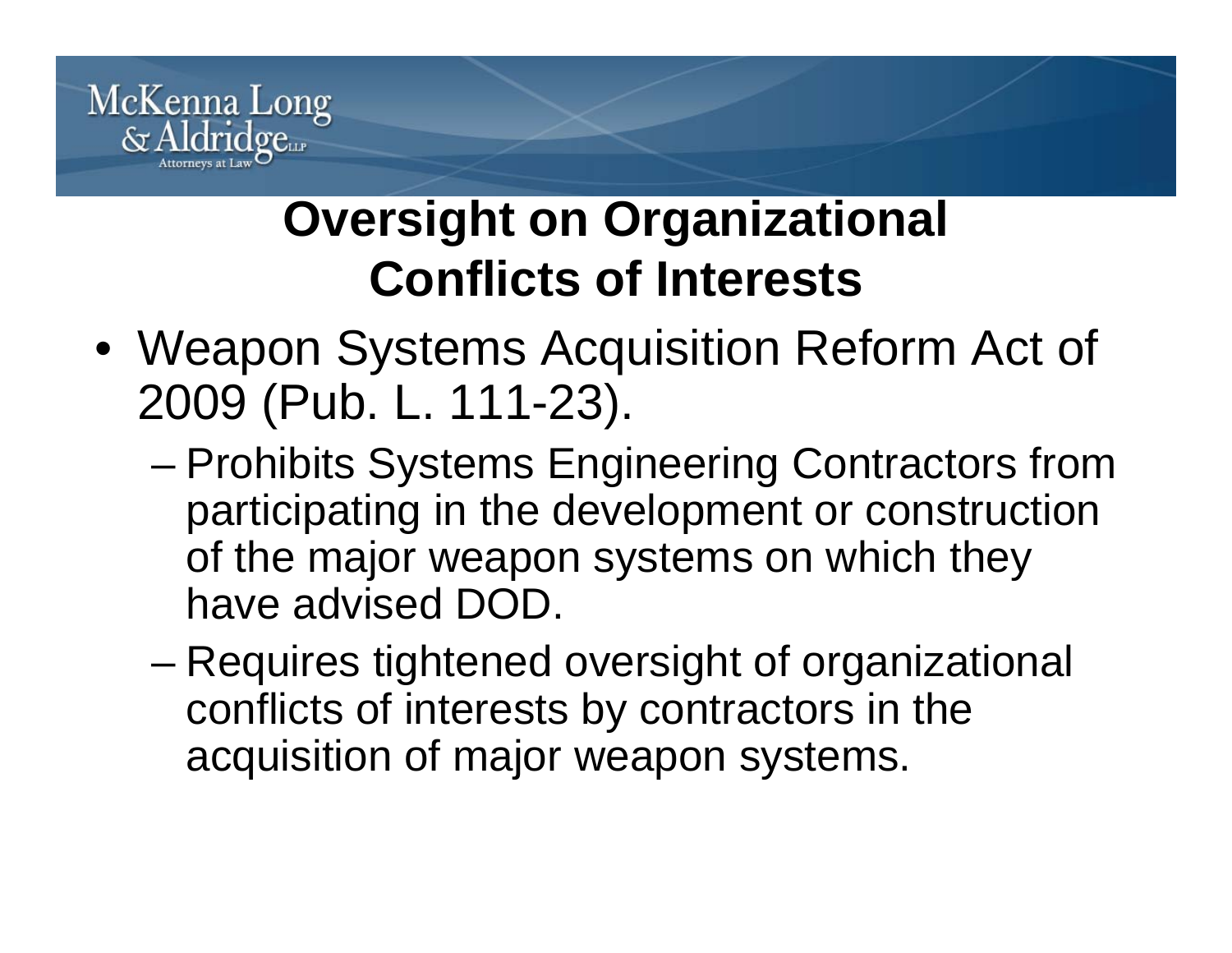

### **GAO Authority**

- Section 871 of the 2009 Defense Authorization Act modified 41 U.S.C. 254d and 10 U.S.C. 2313 by adding at the end  $\ldots$ "and to interview any current employee regarding such transactions"
- Now GAO can both examine records and interview current employees regarding transactions relating to the contract or subcontracts under the contract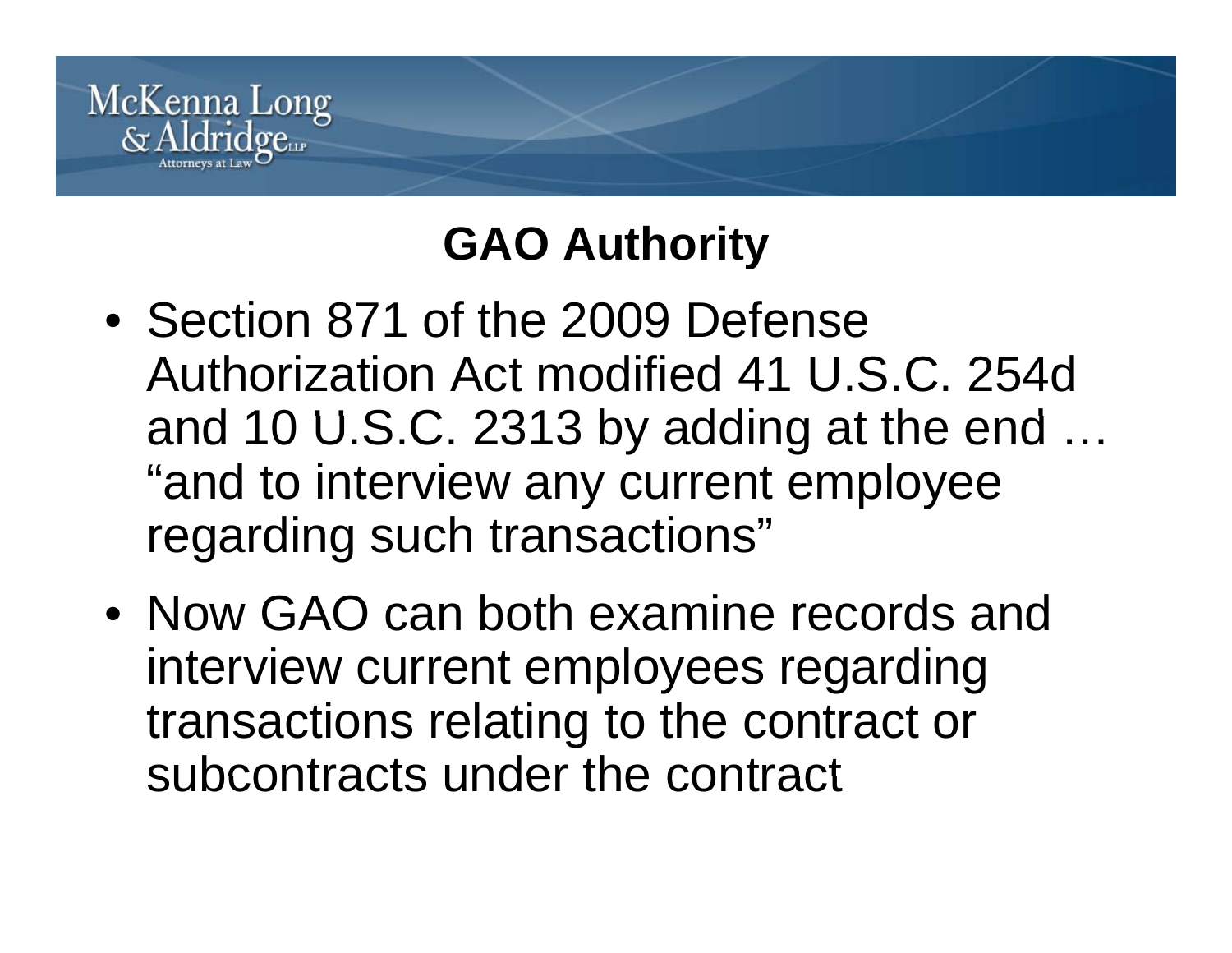

### **Investigative Authority**

- 2009 Stimulus Bill
- IG authorized to:
	- – $-$  Examine the records of every contractor, grantee, subcontractor and subgrantee, and any State or local agency administering the affected contracts, subcontracts, grants and subgrants
	- – "Interview any employee of the contractor, grantee, subgrantee, or agency regarding such transactions" (Sections 1514 and 1515)
- GAO also authorized to access documents and interview employees (Section 902)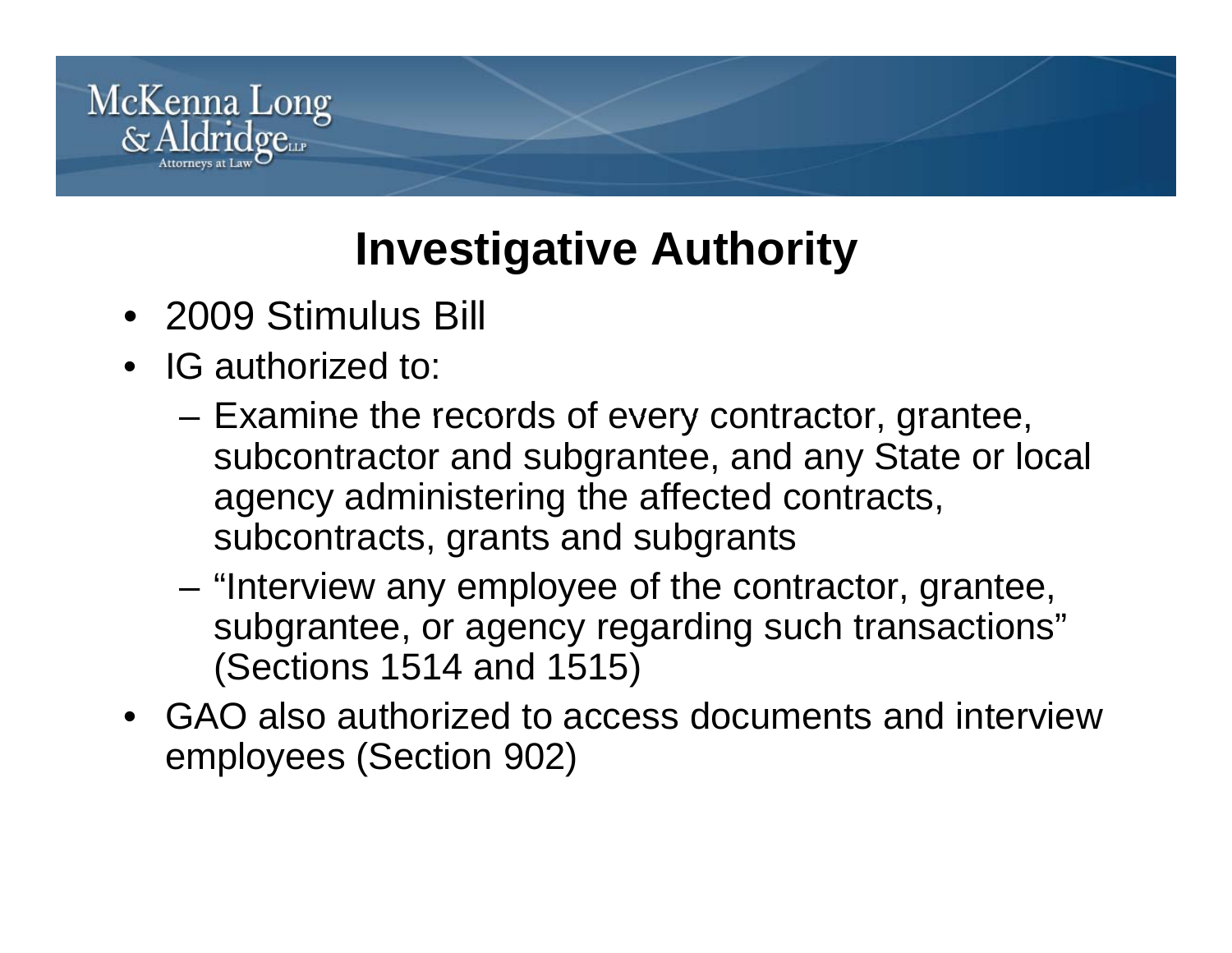

## **The National Defense Authorization Act for 2010 (Pub. L. No. 111-84)**

- Authorizes the DOD Inspector General to subpoena the attendance and testimony of witnesses necessary to carry out a DOD audit or investigation. (Sec. 1056)
- Requires additional information to be included in the federal database on the integrity and performance of federal contractors and grantees (Sec. 824; Hunter Act).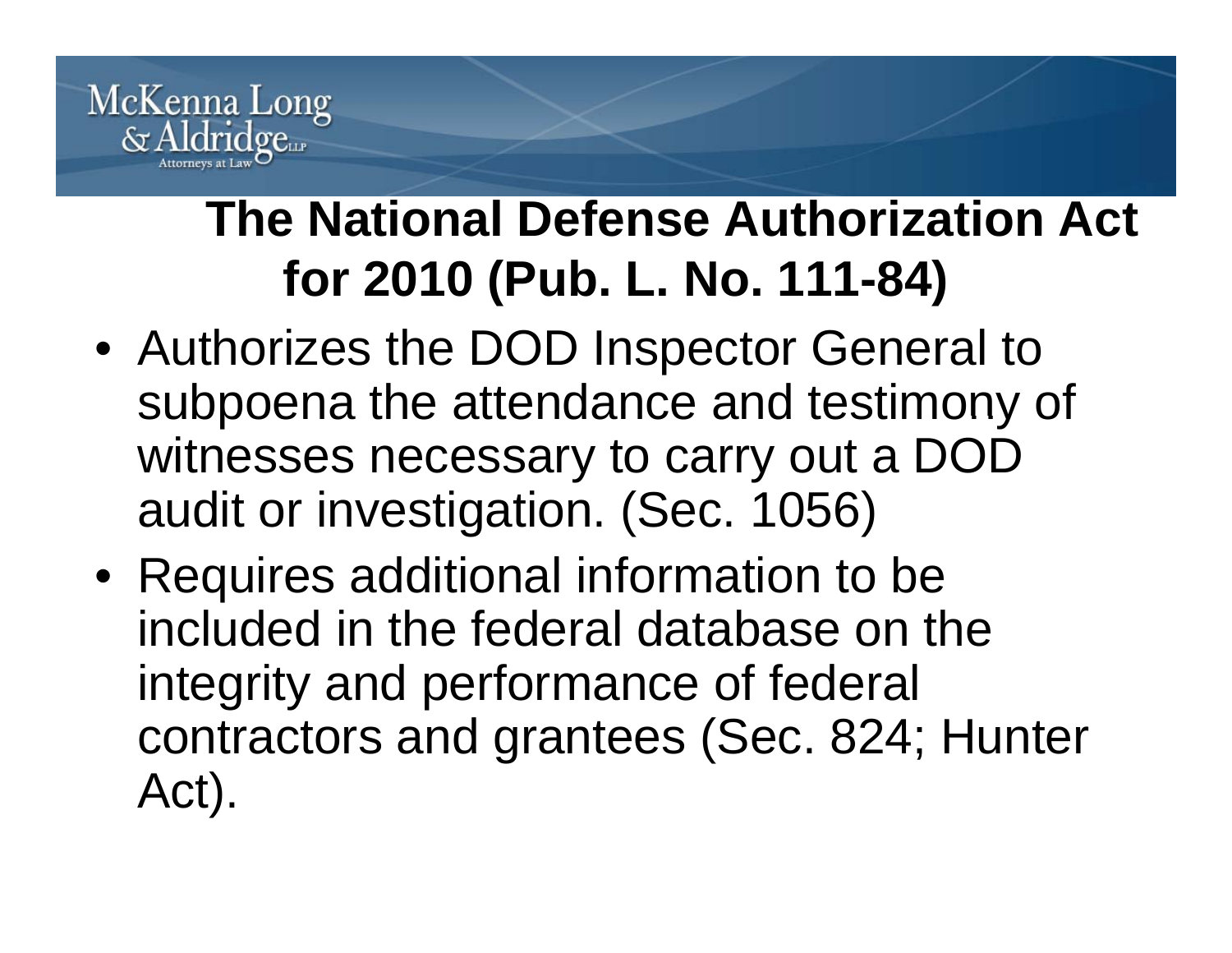

#### **More to Come**

- Senate Subcommittee on Contracting Oversight
	- First hearings held on April 29, 2009: "Improving Ability of IG's to Detect, Prevent, and Prosecute Contracting Fraud"
	- – Featured testimony of IGs seeking legislation to
		- Expand IG subpoena power
		- Establish national procurement fraud database
		- Compel contractor employees to cooperate with interviews
		- Promote initiatives identified in National Procurement Fraud Task Force White Paper: *Procurement Fraud: Legislative and Regulatory Reform Proposal (June 9, 2008)*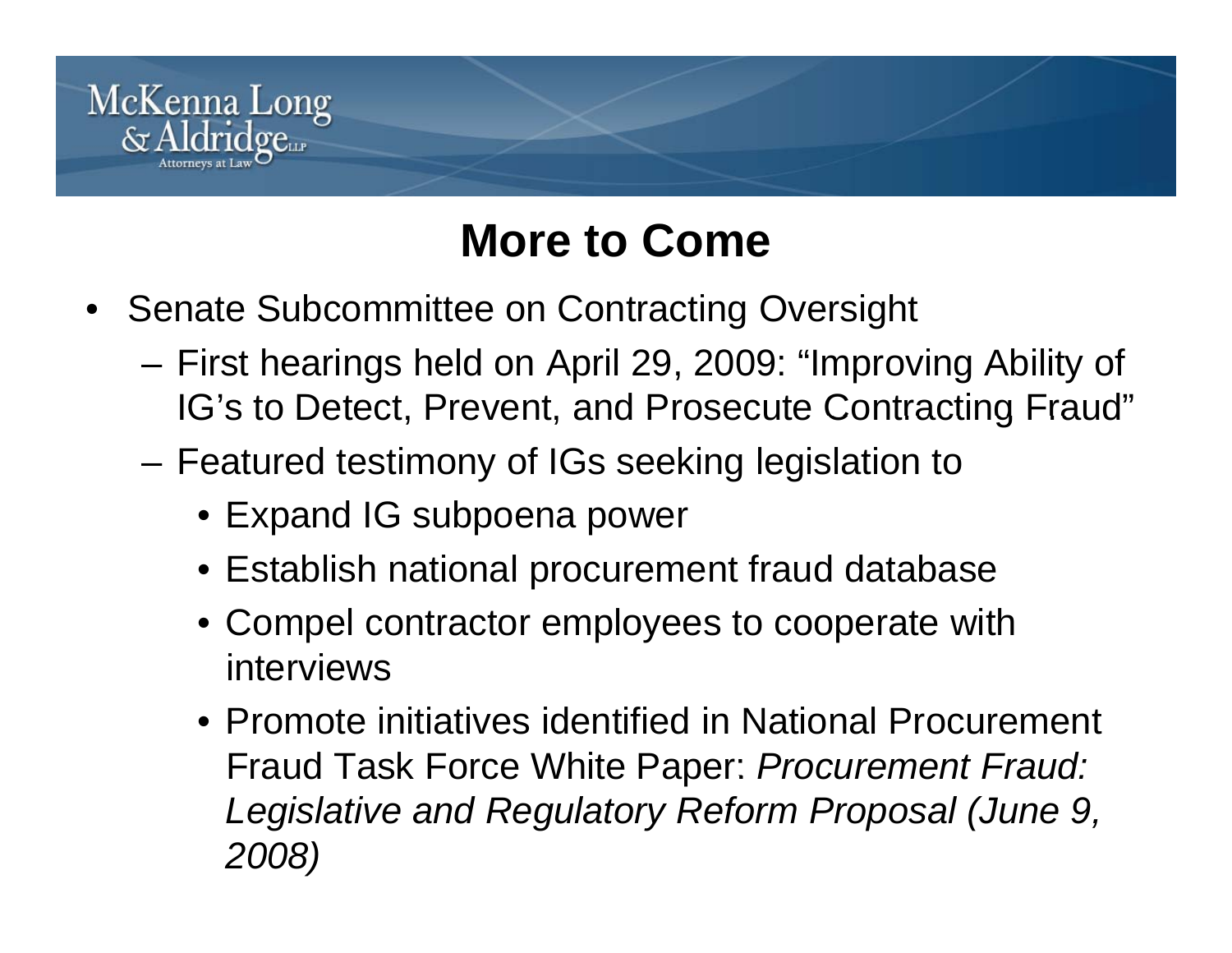

# **More to Come**

• The House has also amended its rules to require each standing committee to hold periodic hearings on fraud, waste, abuse, or mismanagement in Government programs under the authority of that committee.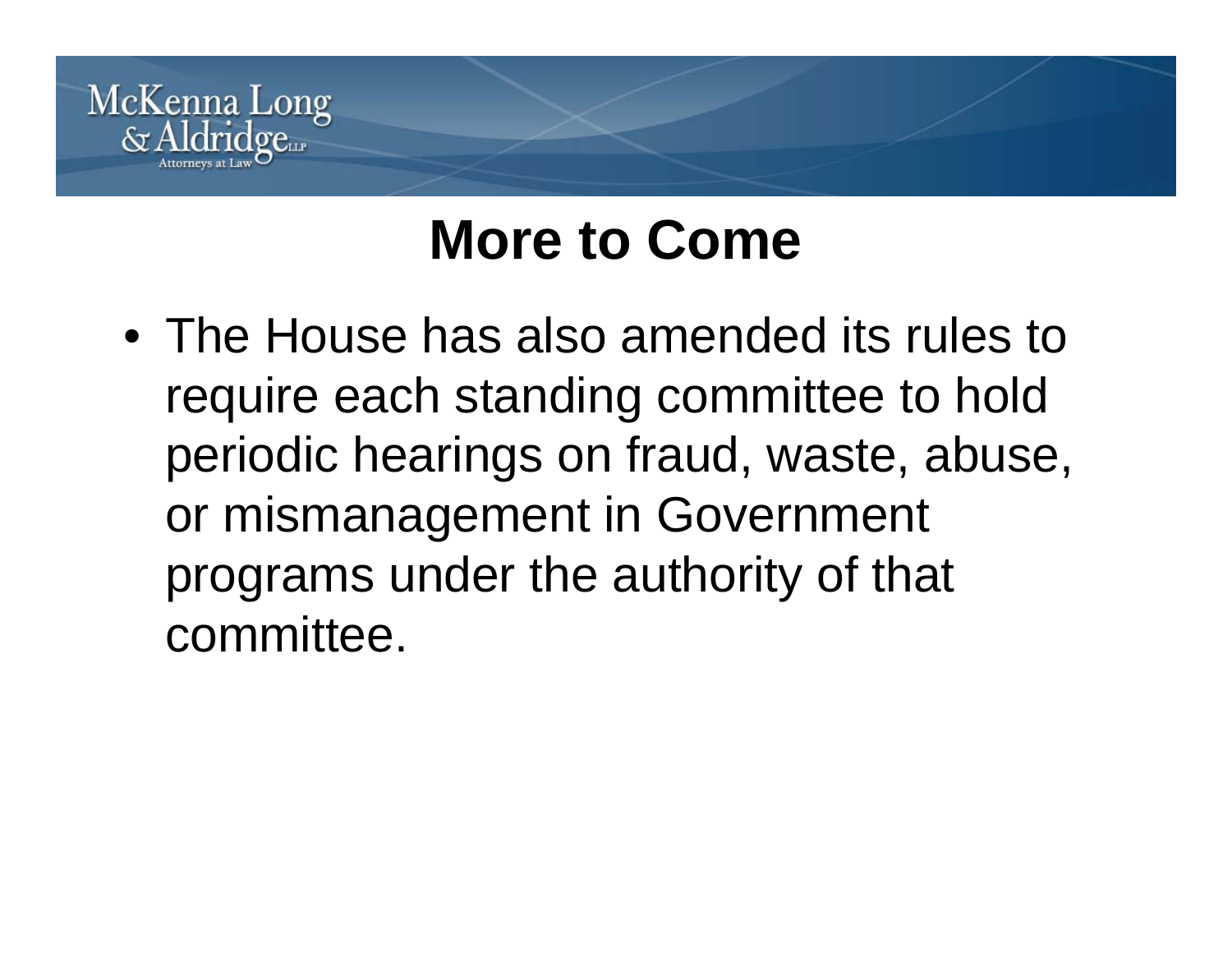

#### **Contractor Obligations**

- FAR Mandatory Disclosure & Ethics Rules
- $\bullet$ Effective December 12, 2008
- Contractors and subcontractors must disclose to the OIG and/or contracting officer whenever a principal has credible evidence, in connection with the award, performance or closeout of a contract or subcontract thereunder, of
	- Certain enumerated violations of Title 18 of the U.S. Code
	- A civil False Claim Act violation
	- A significant overpayment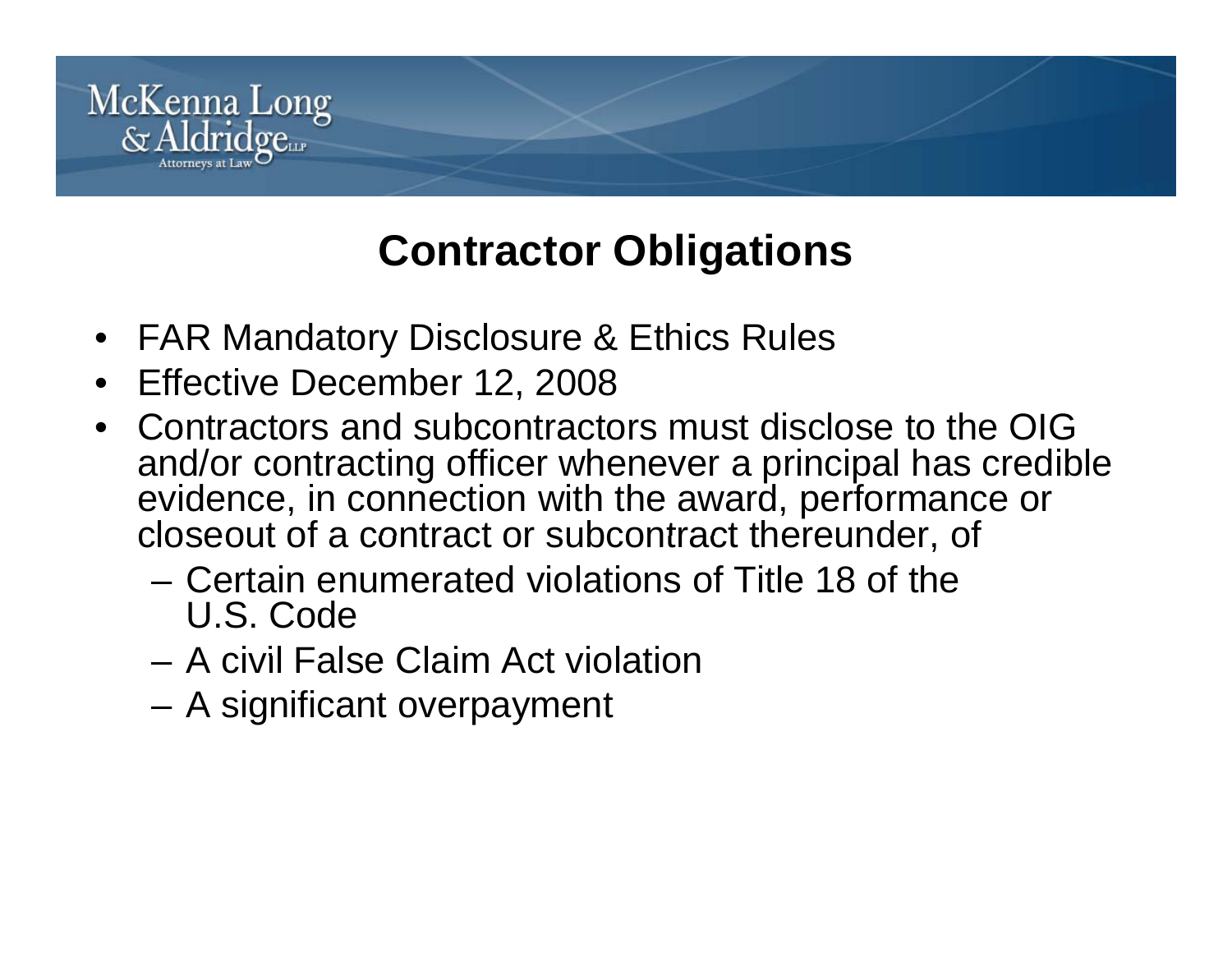

#### **FAR Mandatory Disclosure & Ethics Rules Ethics**

- Requires Code of Conduct, Ethics Awareness and Compliance Program and Internal Controls
	- Applicable to contracts/subcontracts with value greater than \$5 million and performance period greater than 120 days
	- Small businesses and commercial items contracts exempt from Ethics Awareness and Compliance Program and Internal Controls requirements (not Code of Conduct)
- OMB Guidance (April 3, 2009) extended Mandatory Disclosure requirements to grants, cooperative agreements, and other transactions under ARRA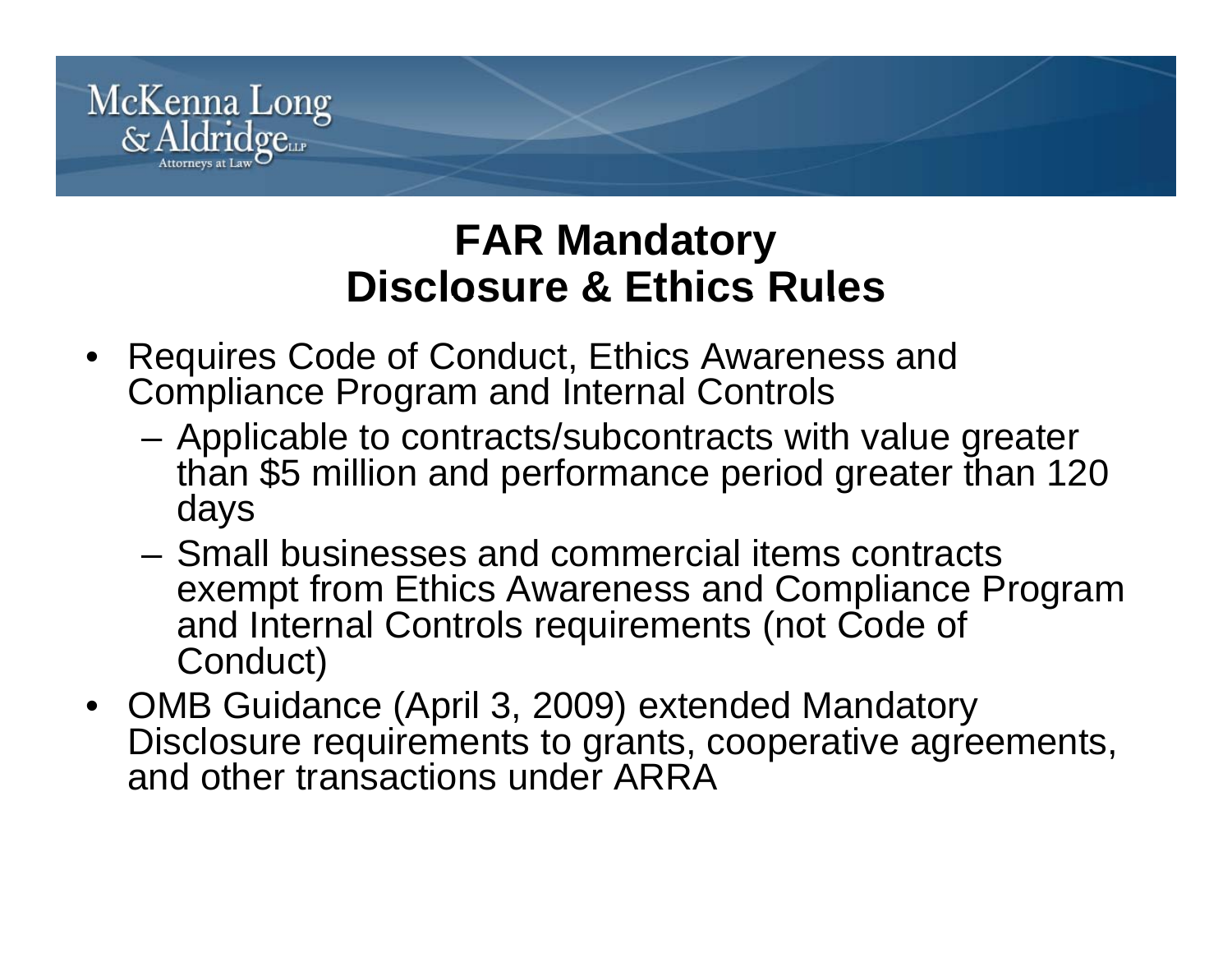

#### **Key Implementation Issues**

- Triggering Conduct "Fraud" under 18 U.S.C. may capture any potentially criminal conduct
	- "In connection with" will be key to whether disclosure is required
- Small contractors will need ethics training, compliance programs and internal controls to comply with mandatory disclosure requirements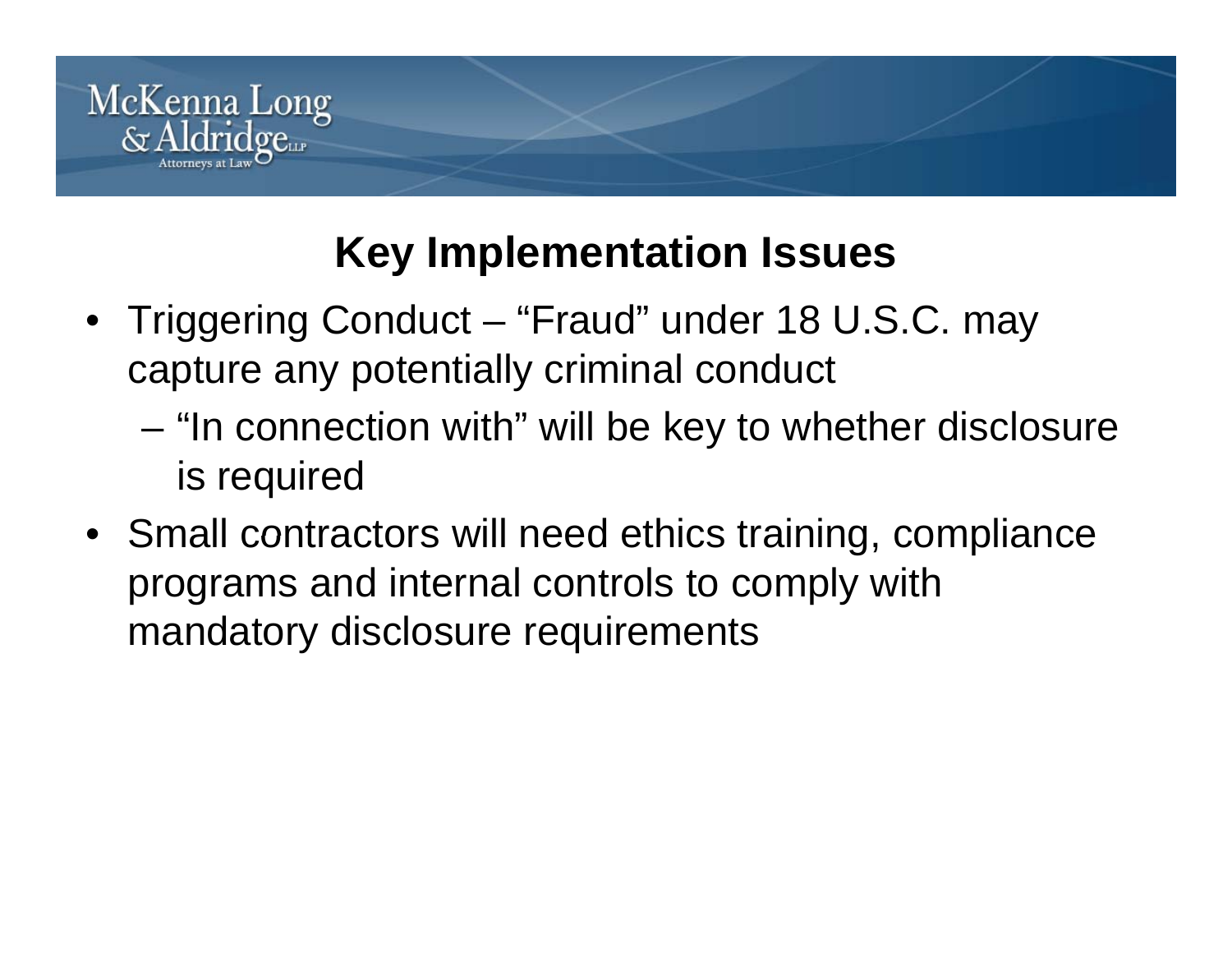

#### **Key p Im lementation Issues**

- "Full cooperation" likely will be the universal standard, regardless of whether the contractor is subject to FAR 52.203-13
- Ability to protect disclosures from release under FOIA is unclear
- Use of disclosures for past performance evaluation is unclear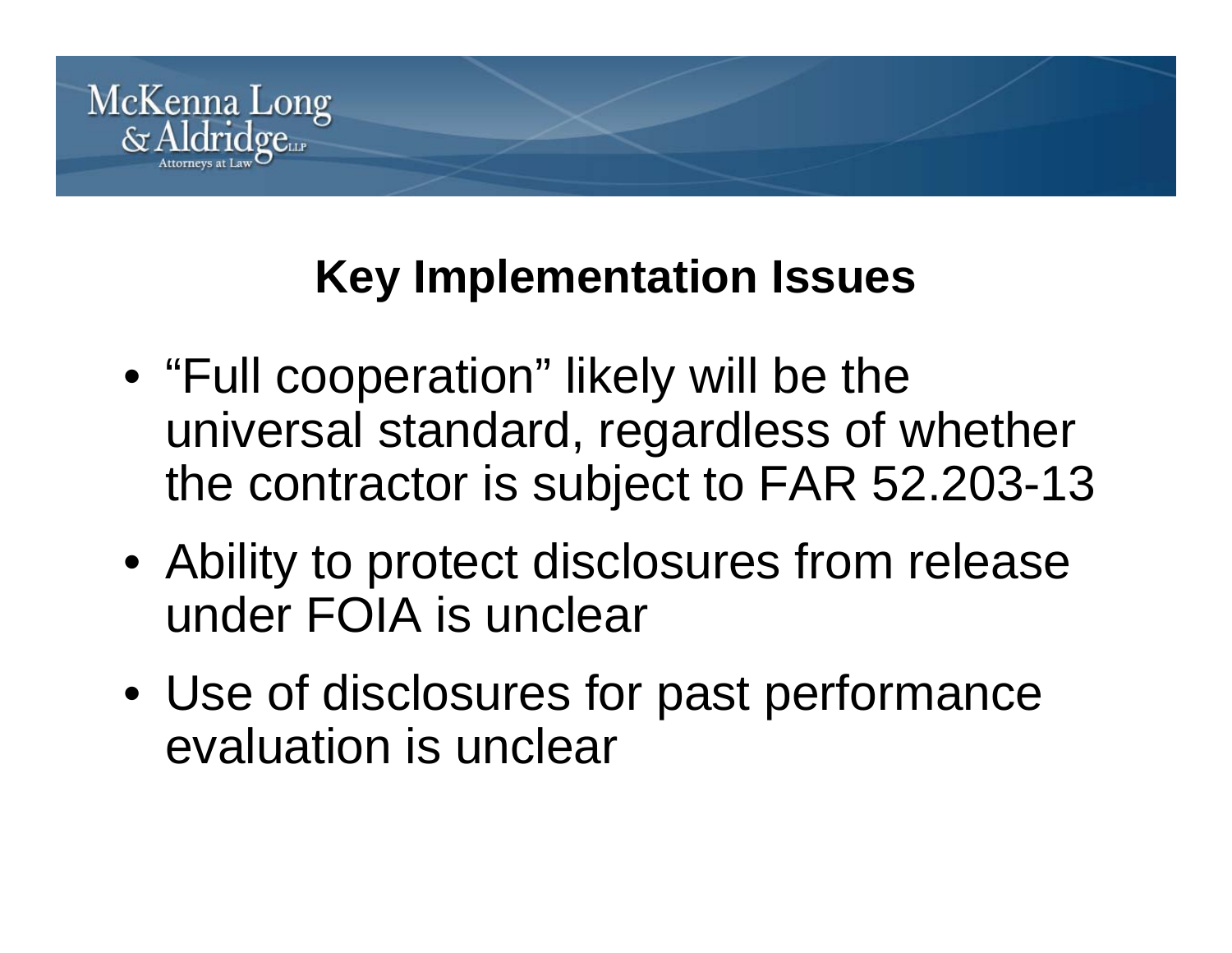

## **Status**

- DoD reported 14 Disclosures as of April 21, 2009
- Agencies continue to develop internal procedures
- ABA Task Force preparing "best practices" guide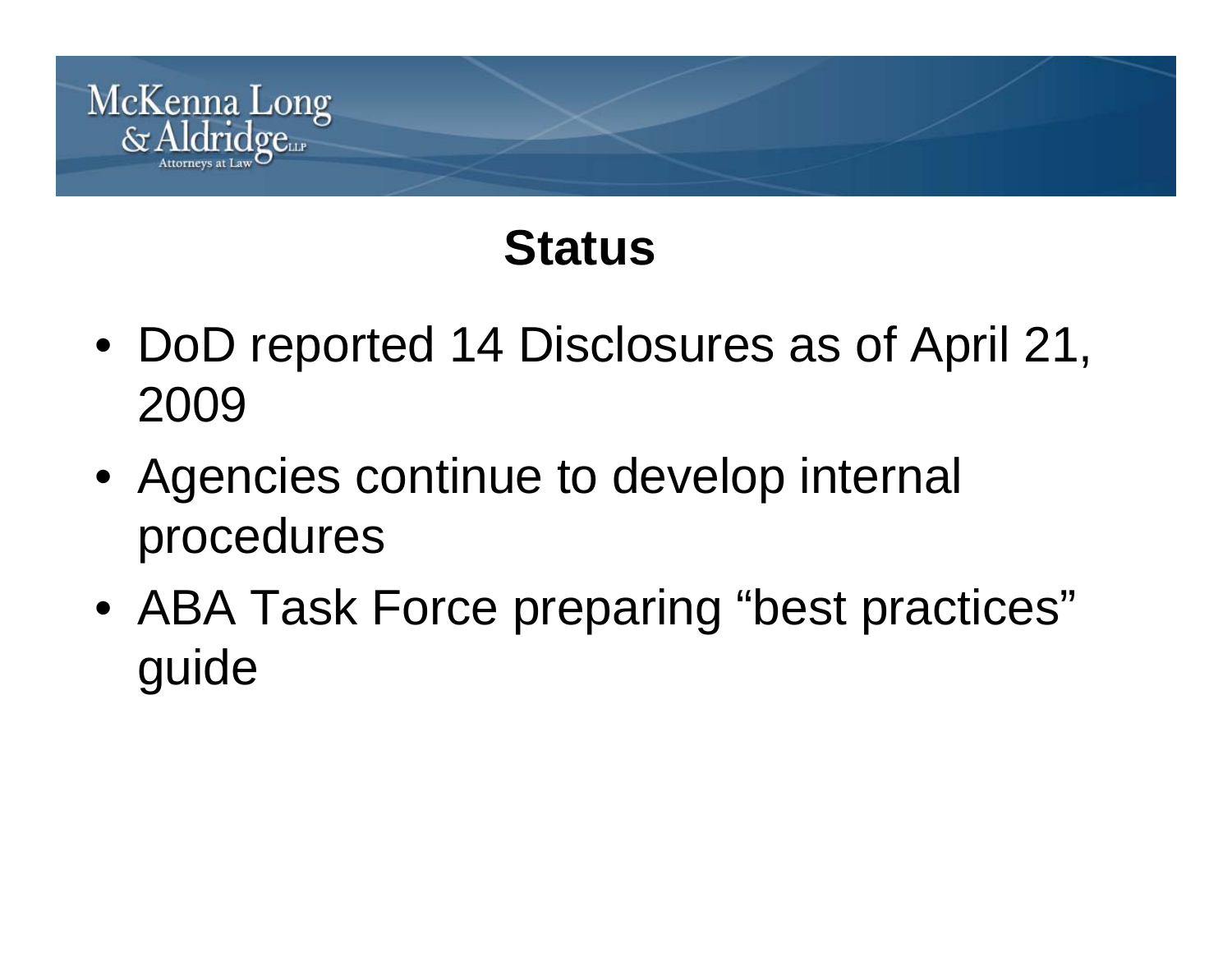

## **Federal Awardee Performance and Integrity Information System System**

- 74 Fed. Reg. 45579 (Sept. 3, 2009)
- Captures the past performance information of existing data bases
- Contracting Officers required to review information prior to making award
- Requires self reporting of certain criminal, civil and administrative proceedings for contractors with contracts valued at over \$10 million in total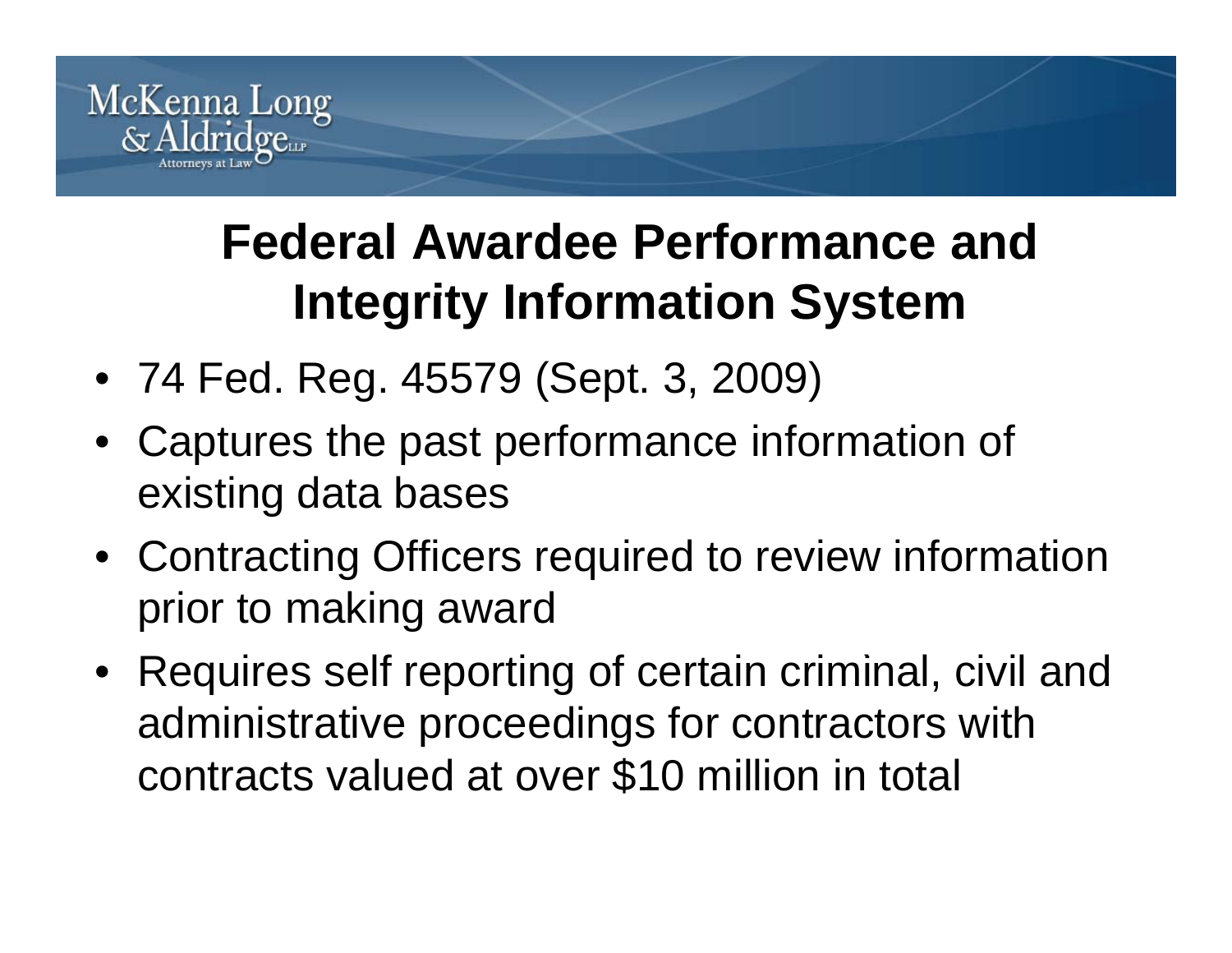

#### **DCAA Audits of Internal Procedures**

- DCAA conducting Contractor Code of Business Ethics and Conduct Audits
- Establishing standards and definitions
- Requesting a list of violations
- $\bullet\,$  Requesting a copy of contractor's reports